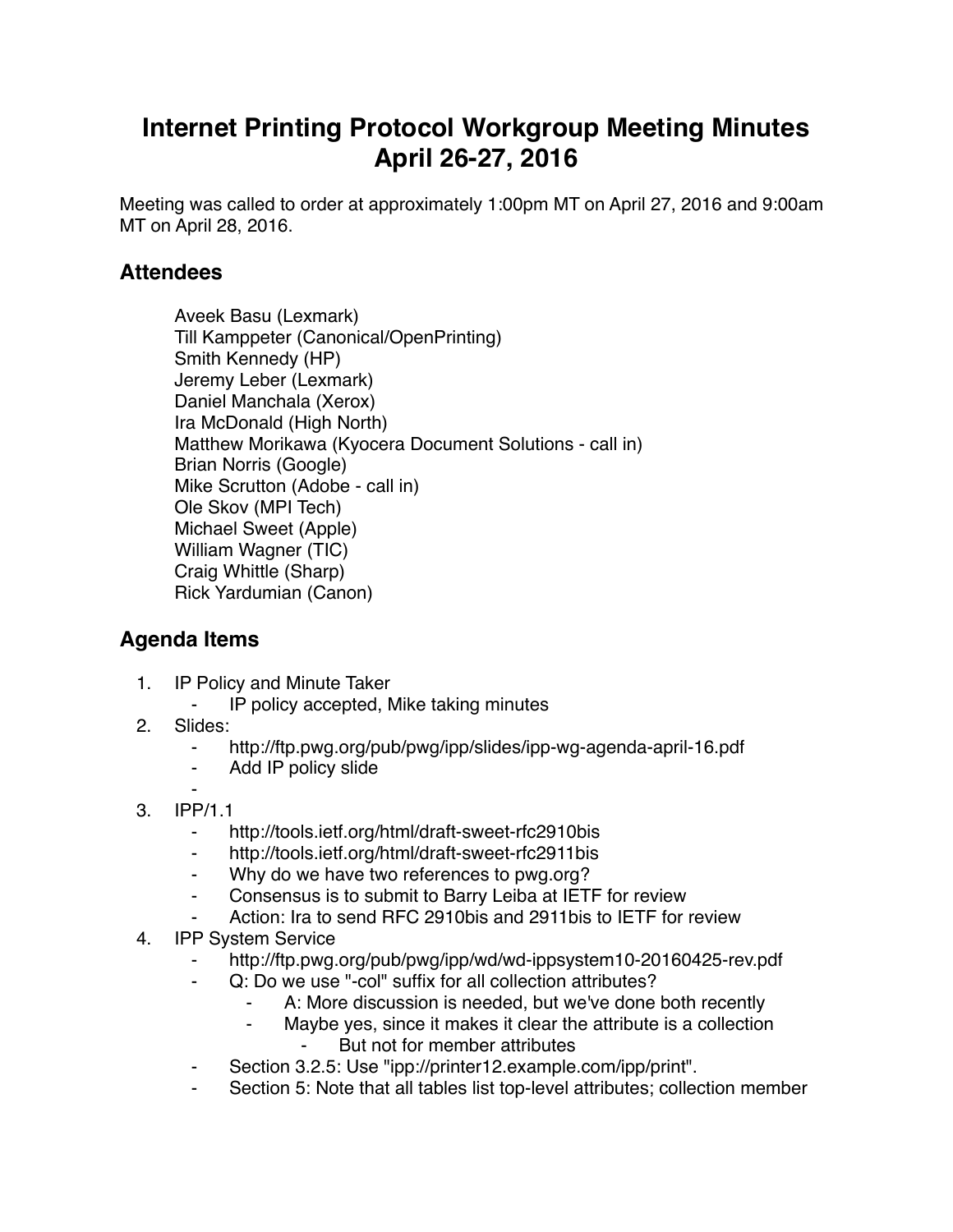attributes are not listed

- Maybe name all collection attributes with "-col" suffix (see above) or add note saying that the attribute is a collection
- Table 1:
	- ⁃ Re-sort
	- Use "none" with note for the system-state-change-[date-]time
	- Replace system-owner-uri/vcard with system-owner
	- Note 8 should reference RFC 3995
- Section 5.8: printer-owner (collection), like system-owner
- Section 6.2 (Create-Printer):
	- Subunits also associated via service capabilities (e.g. sidessupported and duplexer, finishings-supported and finishers, printcolor-mode-supported and colorants, etc.)
	- ⁃ (association by intent and not explicit identification/listing of subunits)
- Section 7.2:
	- ⁃ Split up into two sentences
	- "can potentially be set by"
	- ⁃ Look at the text in RFC 3380
	- ⁃ Add section reference to "system-settable-attributes-supported" attribute.
- ⁃ Add Get-System-Supported-Values operation to get the full list of attributes and values.
- ⁃ "system-settable-attributes-supported" attribute should be System Status
- ⁃ Require support for Set-System-Attributes and Set-Printer-Attributes
- Section 7.2.5:
	- ⁃ Add "system-strings-languages-supported" and "system-strings-uri" System Description attributes
	- ⁃ Add forward reference to those attributes to point to client localization of system keyword and enum values.
- Section 7.2.7:
	- ⁃ Add "-col" suffix
	- Talk about required to support, not to supply
	- ⁃ Omitting a member attribute is effectively a wildcard.
- ⁃ Drop section 7.2.7.1 (not needed in IPP)
- Section 7.2.7.x: If not specified, say what happens
- ⁃ Section 7.2.7.3 (-power-state)
	- ⁃ type2 keyword, not enum
		- squash -vendorN's
		- Constrain extensions to adding "-vendorN", talk about state ordering per PWG 5106.4, max 5 vendor states
- ⁃ Section 7.2.7.5: type1 keyword, drop 'any'
- ⁃ Section 7.2.7.6: integer(1:12), drop '13'
- Section 7.2.7.7: integer(1:31), drop '0'
- Section 7.2.7.8:
	- $integer(0:23)$
	- ⁃ Need to say time zone comes from system-current-time, what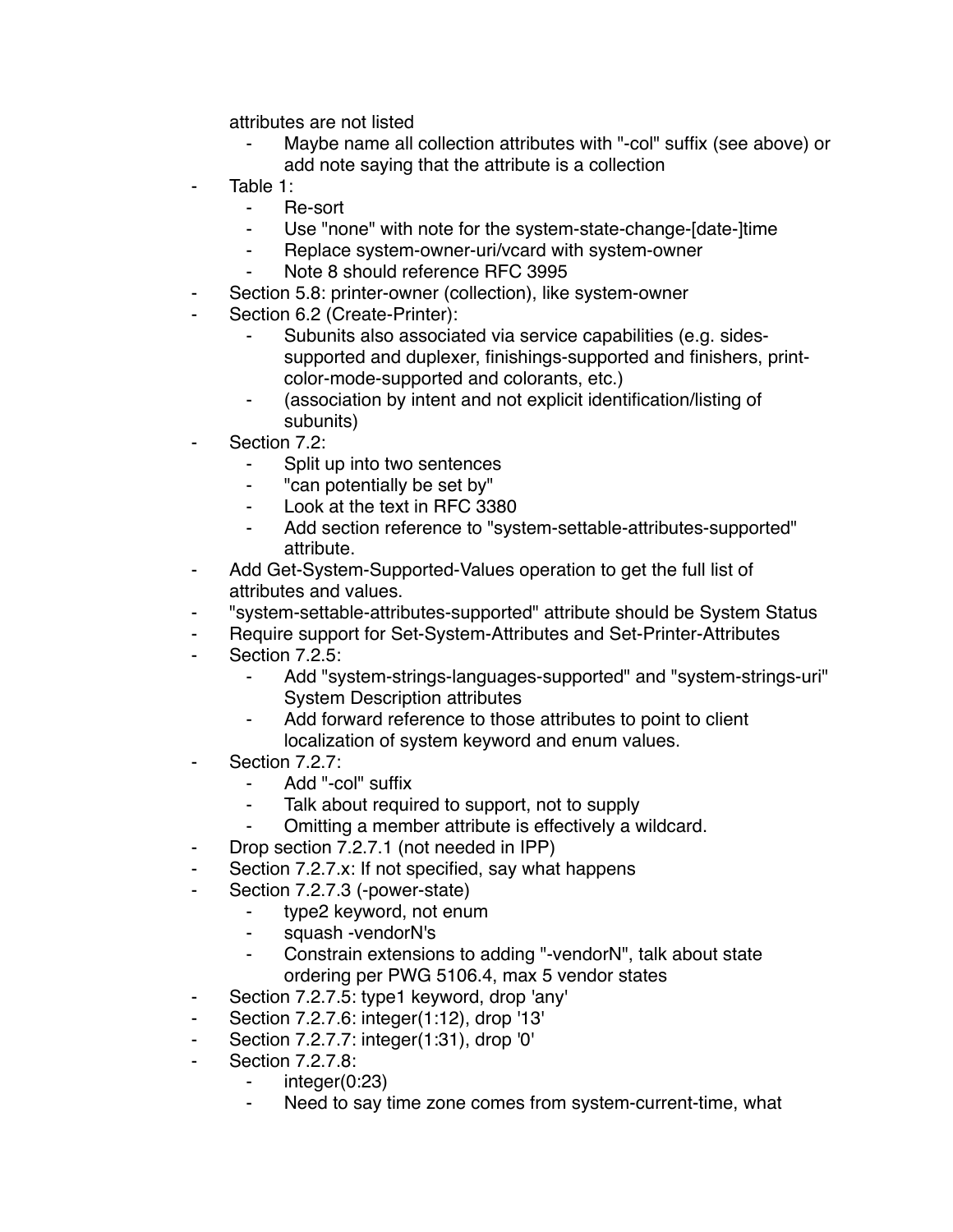about daylight savings time, etc.

- ⁃ Need quotes around attribute names
- If you specify -hour but not -minute, then the policy happened on the hour (minute 0)
- ⁃ If you do not specify -hour or -minute, the policy happens at an implementation-defined time
- ⁃ Daylight savings might cause calendar events to potentially repeat or not be done.
- **Section 7.2.7.9:** 
	- ⁃ integer(0:59)
	- ⁃ Delete funky copy of -hour heading on line 1522
	- ⁃ second minute of hour example is wrong
	- If you specify -minute but not -hour, then the policy happens every hour at the minute specified.
- ⁃ Global: Add "-col" to all collection attributes (but not members)
- Section 7.2.10:
	- ⁃ Say something about time zone/offset.
	- Consult definition in RFC 2911.
- Section 7.2.19:
	- REQUIRED (not conditional)
- Section 7.2.19.x:
	- Drop "system-" prefix, reference for "printer-owner-col" and "resource-owner-col"
- **Section 7.3.10:** 
	- Incremented by 1 for each Set-System-Attributes request or any change made by the system itself (regardless of the number of attributes changed)
	- ⁃ Check what the initial value is RFC 3805 says nothing?!? should probably reset to 0 on power-on/restart
- ⁃ Add "printer-config-changes (integer(0:MAX))" Printer Status attribute
- ⁃ Section 7.3.15 (system-health): Drop
- ⁃ References: Fix reference to 5100.12
- 5. IPP 3D Extensions
	- ⁃ http://ftp.pwg.org/pub/pwg/ipp/wd/wd-ipp3d10-20160420-rev.pdf
	- ⁃ Use case:
		- Add use case for jewelry printing (accuracy/density requirements)
	- ⁃ Requirements/out-of-scope
		- Limit to home/office printing
		- ⁃ "Non-industrial" might not be clear enough
		- ⁃ What about medical printing?
		- ⁃ Out-of-Scope:
			- ⁃ Industrial printing
			- Medical printing
		- ⁃ Requirements:
			- Attributes and values for consumer desktop 3D printers and print services
			- Attributes and values to specify print accuracy/tolerances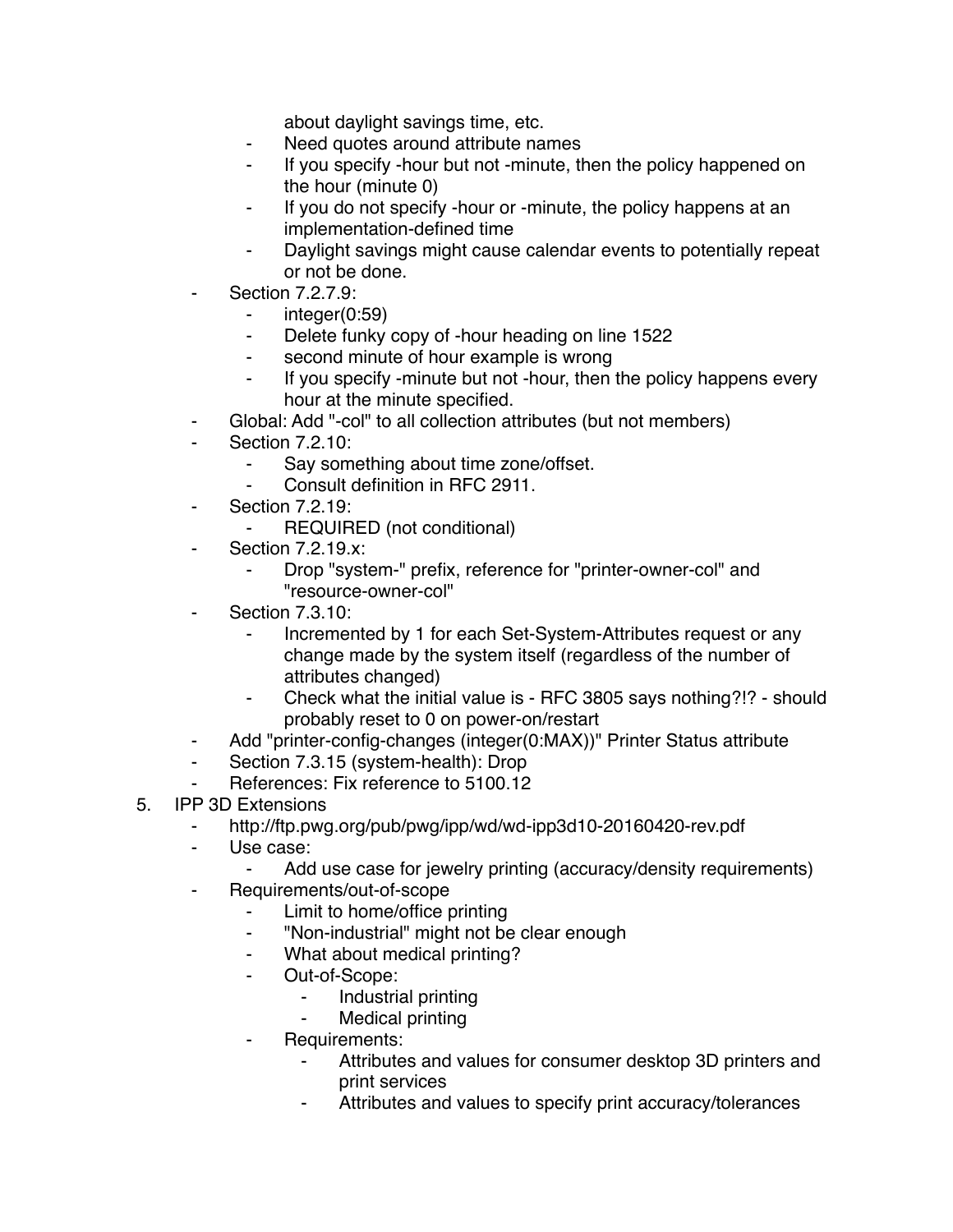- Material properties: type, fill, temperature range, etc.
- Provide a secure transport
	- USB is ok physical security
	- ⁃ Network requires TLS
- ⁃ Discovery
- Look at IPP Everywhere and INFRA for other security/design requirements things
- Materials:
	- Specify by name/type?
		- Substitutions not allowed
	- Specify by characteristics?
		- Usable temperature range after printing
		- ⁃ Physical capabilities
- ⁃ **Print Quality** 
	- Focus on specifying requirements: minimum accuracy, density, shell thickness
	- Drop print-quality-details
	- materials-cols:
		- shell-thickness
		- ⁃ fill-percent
	- ⁃ print-accuracy (integer) dimensional accuracy in nanometers
- **Build Volume** 
	- Add z-offset is offset from initial build platform position
	- Change offsets to hundredths of millimeters
- TLS Required?
	- ⁃ Yes!
- Add section talking about required resource paths in printer-uri-supported
- ⁃ Drop BONJOUR reference, add all material to DNS-SD discovery section
- ⁃ Add IANA registration of ipp3d service type
- ⁃ Next draft as prototype status
- 6. IPP Finishings 2.1
	- http://ftp.pwg.org/pub/pwg/ipp/wd/wd-ippfinishings21-20160418-rev.pdf
	- ⁃ Section 2.3:
		- ⁃ Line 381: "copies, each"???
	- ⁃ Section 3.1:
		- ⁃ Drop "2.1" from heading
	- ⁃ Section 3.2.17:
		- Lines 484-486: Run-on sentence, reword and simplify Client looks up finisher restrictions based on media and orientation.
		- Move to exceptions section  $(3.3.x)$  and update accordingly.
	- ⁃ Section 5.2.11.1:
		- Make a Printer Description attribute named "punching-holediameter-configured"
	- ⁃ Section 5.2.12:
		- Fix last paragraph about what happens when a Client supplies an incomplete stitching collection. (maybe look at 5.2.11)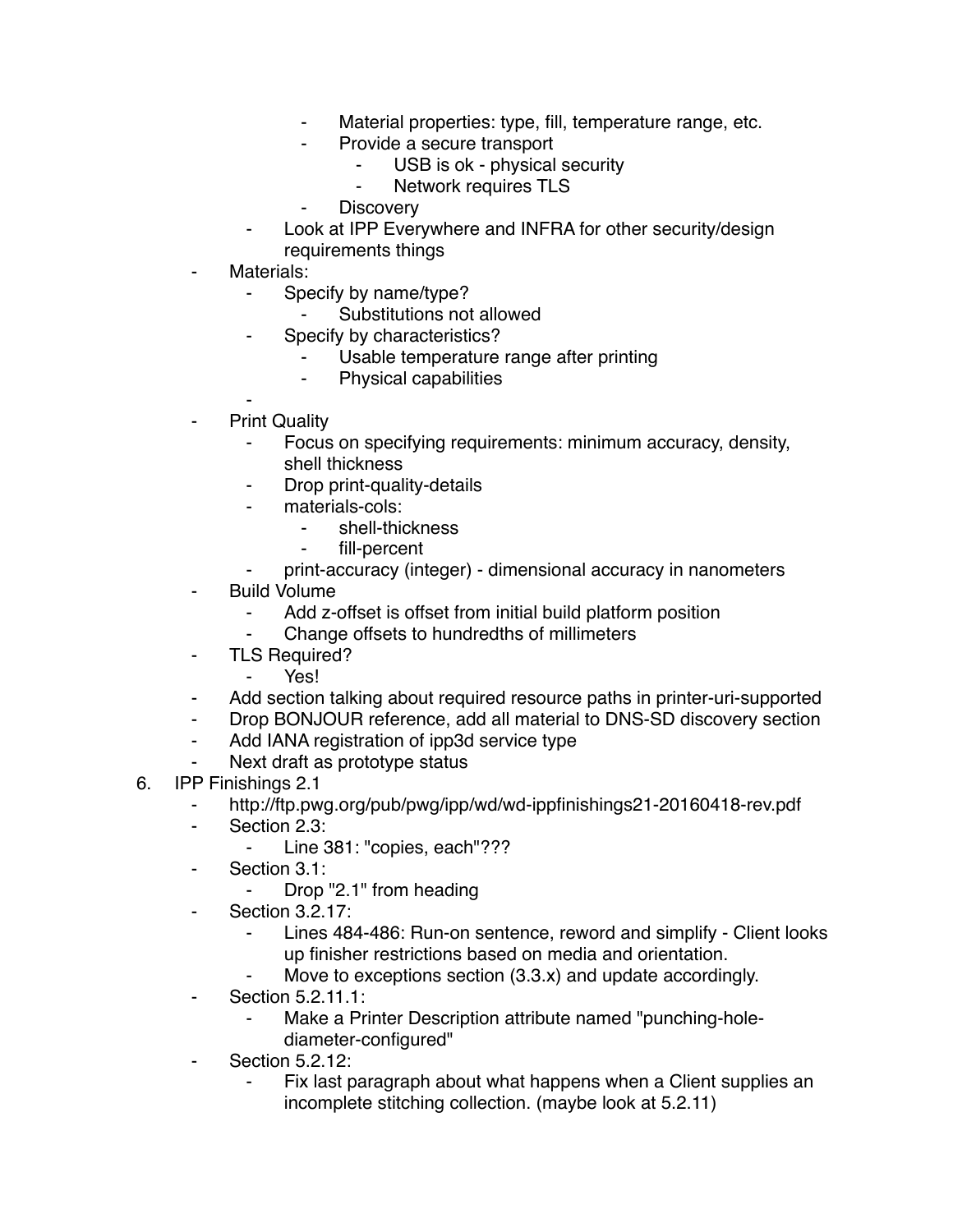- ⁃ Section 5.2.12.1 (stitching-angle)
	- counter-clockwise rotation, 0 is horizontal/parallel to the top edge of the page, rotation about the center of the staple
- Line 1117: Empty line
- ⁃ Section 5.2.13.3:
	- 'draw-line': Marks a cut line ...
	- ⁃ Section 6.1.18.1:
		- Table 2 and section text is messed up.
- ⁃ Section 6.20 (punching-hole-diameter-supported)
	- Delete (good spot for -configured)
- ⁃ Lines 1511, 1517, 1519, and 1520, 1562-1563, 1565-1567: Get rid of
- ⁃ Line 1553: rename to -configured
- Section 11.1:
	- Add normative reference to PWG 5101.1 (MSN2)
	- Add normative reference to RFC 20 (US ASCII)
	- Section 13.x: Re-order subsections, newest to oldest...
- 7. Proposals
	- **HP Media Sizes:** 
		- ⁃ Originally proposed in 2001
		- ⁃ Drop "\_" before "mm"
		- ⁃ No objections
		- Action: Mike to post registration template for HP media sizes
	- Canon Multi-Hole Punch:
		- ⁃ 'punch-multiple-{bottom,left,right,top}' enum and finishing-template: OK
			- Assign next finishings enum numbers to these 4.
			- ⁃ Symbolic names for finishings enum values are also automatically registered finishing-template keywords
		- 'punching-number': No
		- Localization of values can show user how many holes (supplied by printer strings)
		- ⁃ finishings-col-database/ready will list punching-locations values for each.
		- ⁃ Action: Mike to post registration template for Canon 'punchmultiple-xxx' values
	- Canon Job Account Password
		- ⁃ job-account-password needs to be an operation attribute (private, not in ticket)
		- job-account-password passed as cleartext (not good)
		- ⁃ need a status-code for failed authentication
		- Shouldn't authenticated user determine which job-account-id values are allowed?
			- i.e. user 'JohnDoe' is allowed to use three accounts:
				- "project1", "project2", and "project3"
			- Printer can reject jobs when the authenticated user is not allowed to use the job-account-id specified
		- Consensus is to reject this specific proposal, but to leave open for